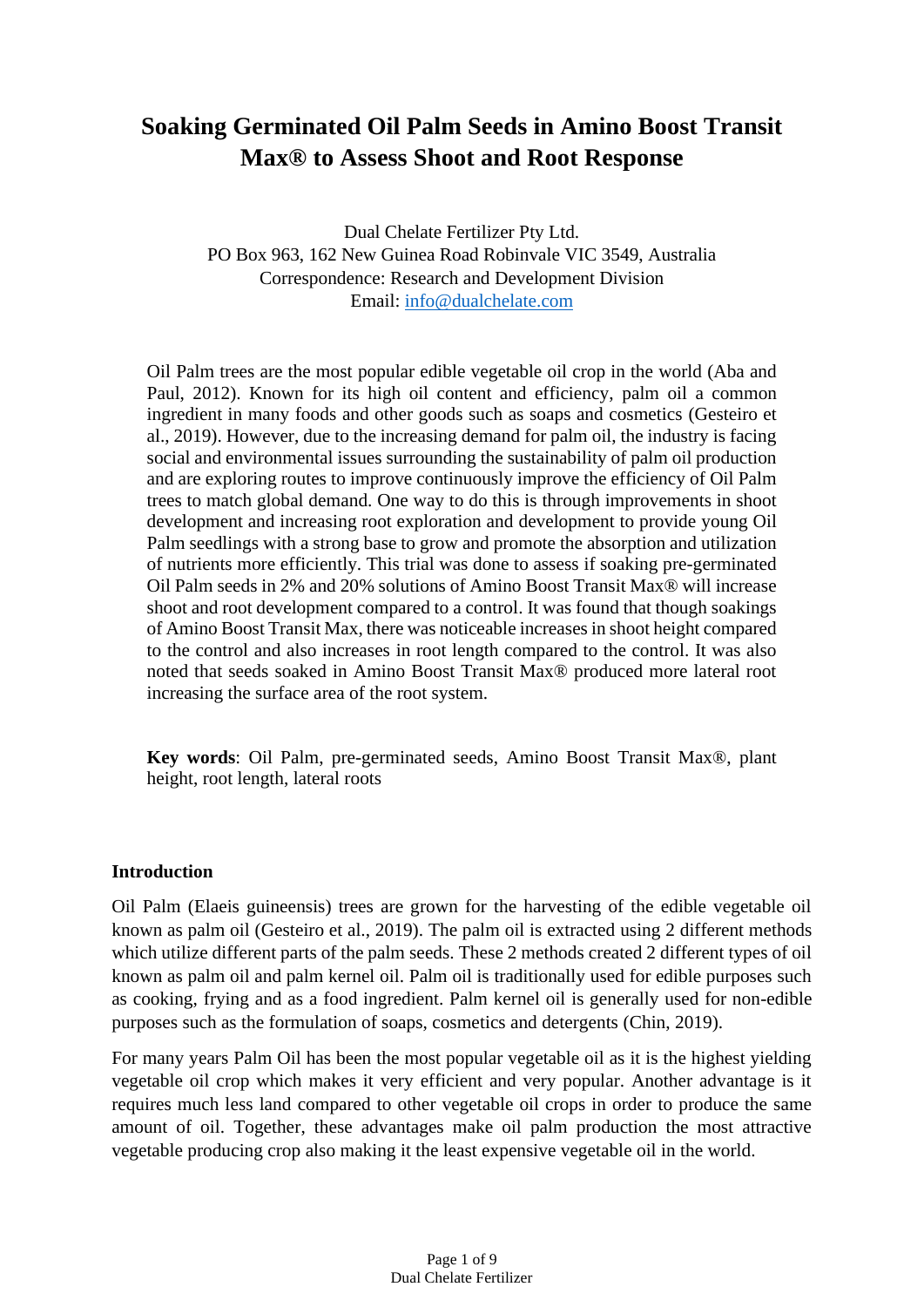Oil Palm plantations are most commonly seen in the tropical zones around the equator where there is ample rainfall and warm weather. This tropical weather makes it a prime location for high yielding Palm Oil production. Indonesia produces the most Palm Oil with approximately 33.4 million tonnes produced annually, followed by Malaysia and Thailand. Indonesia and Malaysia make up approximately 84% of the market share (Which countries grow and produce palm oil?, 2015). However, over recent decades, there has been a strong increase in the demand for edible vegetable oil and a result, Palm Oil plantations have had to expand rapidly in order to reach global demands. This increase in demands has significantly contributed to economic growth and poverty reduction in these countries, however many social and environmental issues have arisen related to the sustainability of the crop such as land degradation and deforestation (Qaim, Sibhatu, Siregar and Grass, 2020). Research and development is currently underway to explore avenues to further increase the efficiency of the Palm Oil trees to make more oil, make cultivars which are more suitable to arid environments where space is plentiful and also improve growing traits.

One way the efficiency of Palm Oil production can be increased is by reducing seedling mortalities, increasing shoot development and improving root exploration and development. By making improvements to the initial stages of growth from the germination of the Palm Oil seed to the development of the eophyll (first palm frond), seedlings can be transplanted quicker into the field and also have a better capability to absorb nutrients and accelerate growth making the palms more efficient and possibly shortening the time to first fruit production.

Dual Chelate Fertilizer Pty Ltd has developed a premium quality plant bio stimulant to assist in increasing root growth, improving the translocation of nutrients and enhancing the establishment of young plants. Amino Boost Transit Max® contains: 10% Amino Acids, 6%, Kelp, 4% Fulvic Acids, 1.5% Biologically Active Organic Molecules (BAOM) and 1.4% Nitrogen (Amino Acid derived Nitrogen). Amino Boost Transit Mix® in previous studies has proven to increase the root structure of numerous horticultural crops such as tables grapes and almonds and also increase yields through strategic applications.

In this study, Amino Boost Transit Max® will be applied to germinated Palm Oil seeds through soaking in an effort to compare the development of the initial root system and shoot growth. Two different concentrations of Amino Boost Transit Max® soaking solutions will be used to examine any responses to the bio stimulant and then compared to control germinated Palm Oil seeds. Shoot height, root length and plant structure will be analyzed.

# **Objectives**

- 1. Assess shoot growth and root system developmental differences between each Amino Boost Transit Max® soaking solution concentration against the control.
- 2. Measure shoot length, root length and take images of young Oil Palm seedlings 1 month after initial soaking.
- 3. Visually compare the treatments to see any difference in appearance.
- 4. Determine if Amino Boost Transit Max® is a beneficial product to use to improve the initial growth of Palm Oil seedlings.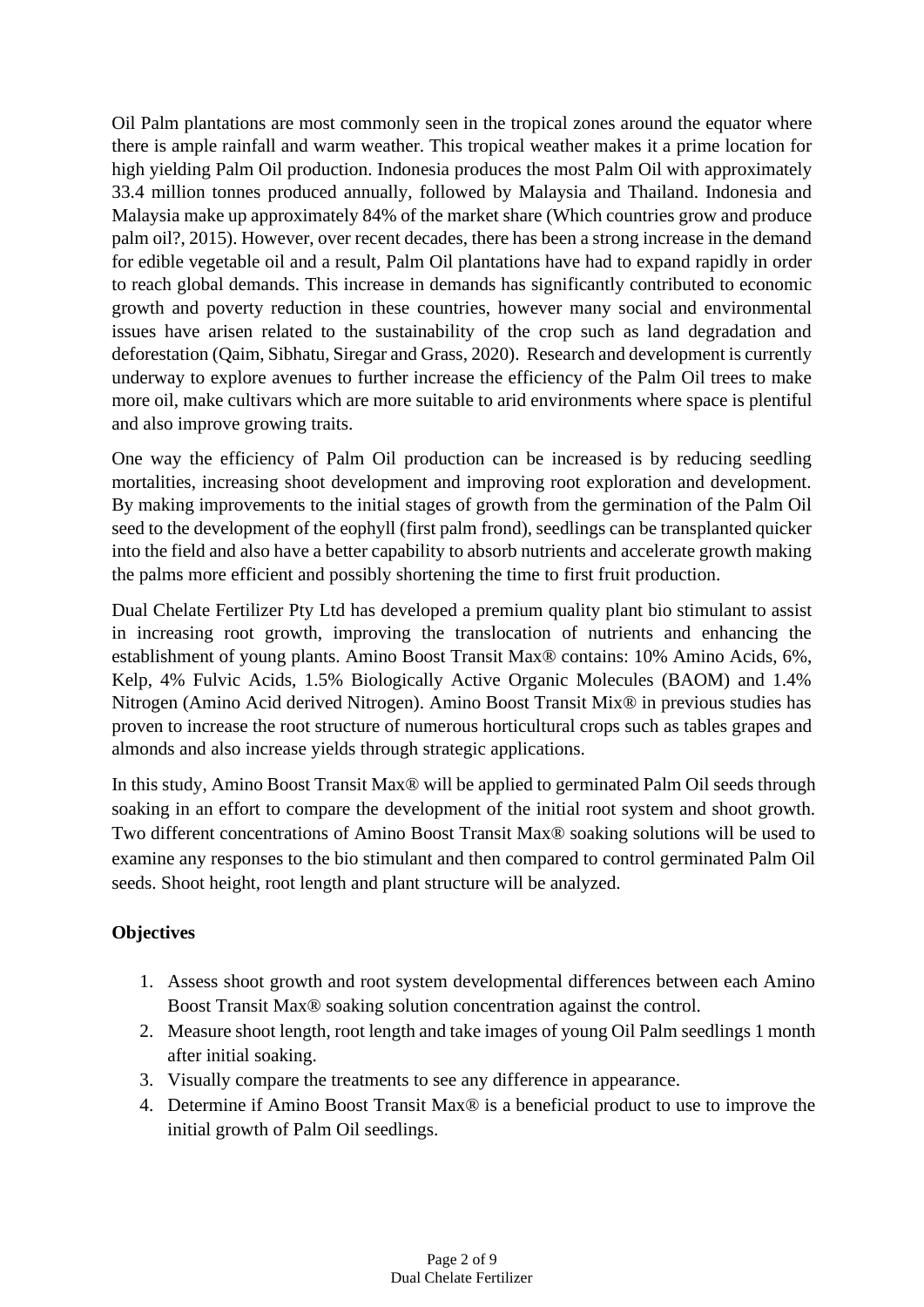## **Site Selection and Trial Design**

The trial will be conducted in the greenhouse located at Dual Chelate Fertilizer. This site was selected as Oil Palms needs warm, humid and wet conditions. These conditions can be simulated using an irrigation sprinkler system to ensure that the germinated seeds do not dry out. Each pre-germinated Palm Oil seed is planted in its own individual.

In total, there will be 2 different seed soaking solutions of Amino Boost Transit Max® with concentrations at 2% and 20%. In each treatment there is 12 germinated Palm Oil seeds which are soaked for 12 hours before planting. See figure 1 for a diagram of the trial set up.



*Figure 1: Soaking of germinated Oil Palm seeds in various concentration of Amino Boost Transit Max®. Germinated seeds were soaked for 12 hours then planted.*

Once the seeds had been soaked for 12 hours in their respective solutions, the seeds were then planted root first in soil and covered with vermiculite to prevent moisture loss. The soil was collected from the vineyard at Dual Chelate fertilizer and is free from any nutrient contaminations. See figure 2 for the pot layout for the three different treatments (2% Amino Boost, 20% Amino Boost and control).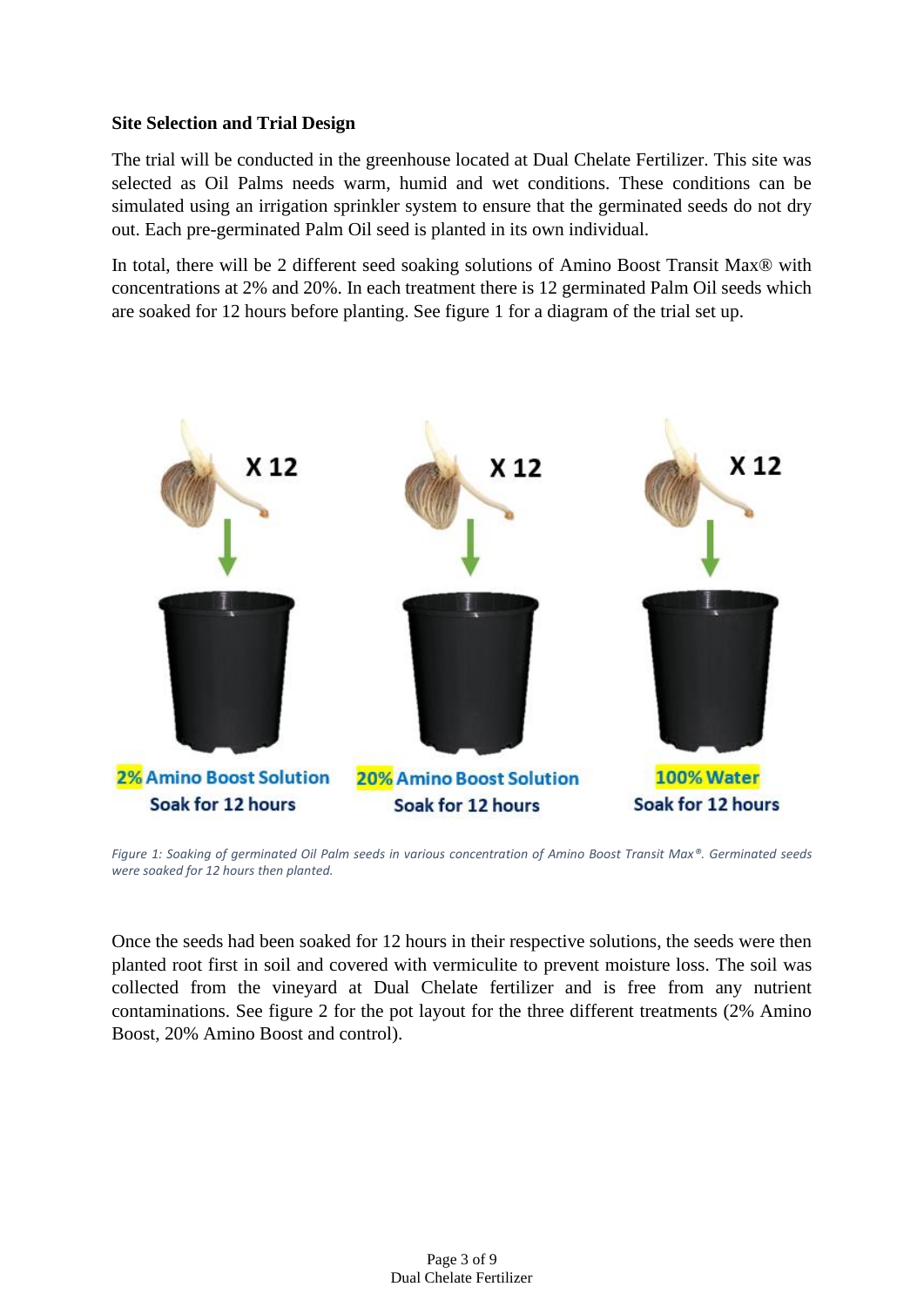

*Figure 2: Pot set up of germinated Oil Palm seeds. each treatment has 12 pots with a single seed planted in each pot.*

Once the Oil Palm seeds were planted, they were kept moist every day with short and frequent sprinkling. After 1 month, each plant was measured for its shoot height. The first plant from each treatment was also carefully dug up to examine the root system and measure the root length. One plant was examined as this experiment is on-going and will be again measured after 2 months.

## **Application Rates**

*Table 1: Application rates of different soaking solutions at 2% and 20% Amino Boost Transit Max(R). 12 Germinated Oil Palm seeds are soaked in each treatment for 12 hours then planted.*

| <b>Treatment</b> | Amino Boost Transit Max <sup>®</sup> | Water |
|------------------|--------------------------------------|-------|
| 2% Amino Boost   | 4ml                                  | 200ml |
| 20% Amino Boost  | 40ml                                 | 200ml |
| Control          | 0ml                                  | 200ml |

#### **Observations**

#### **Shoot Height**

Each plant was measured for its shoot height using a ruler after 1 month of growth. The shoot height is measured from the start of the root to the tip of the first palm frond (eophyll). Oil Palm seeds which did not grow was discounted from the measurements and not used when averaging the results for each treatment.

#### **Root Length**

The first plant from each treatment was then uprooted carefully and dirt was washed off. The longest root was then measured and photographed.

#### **Comparative Photos**

Comparative photos were taken to visually compare plant growth of the plants which were dug up to assess root quality and root length.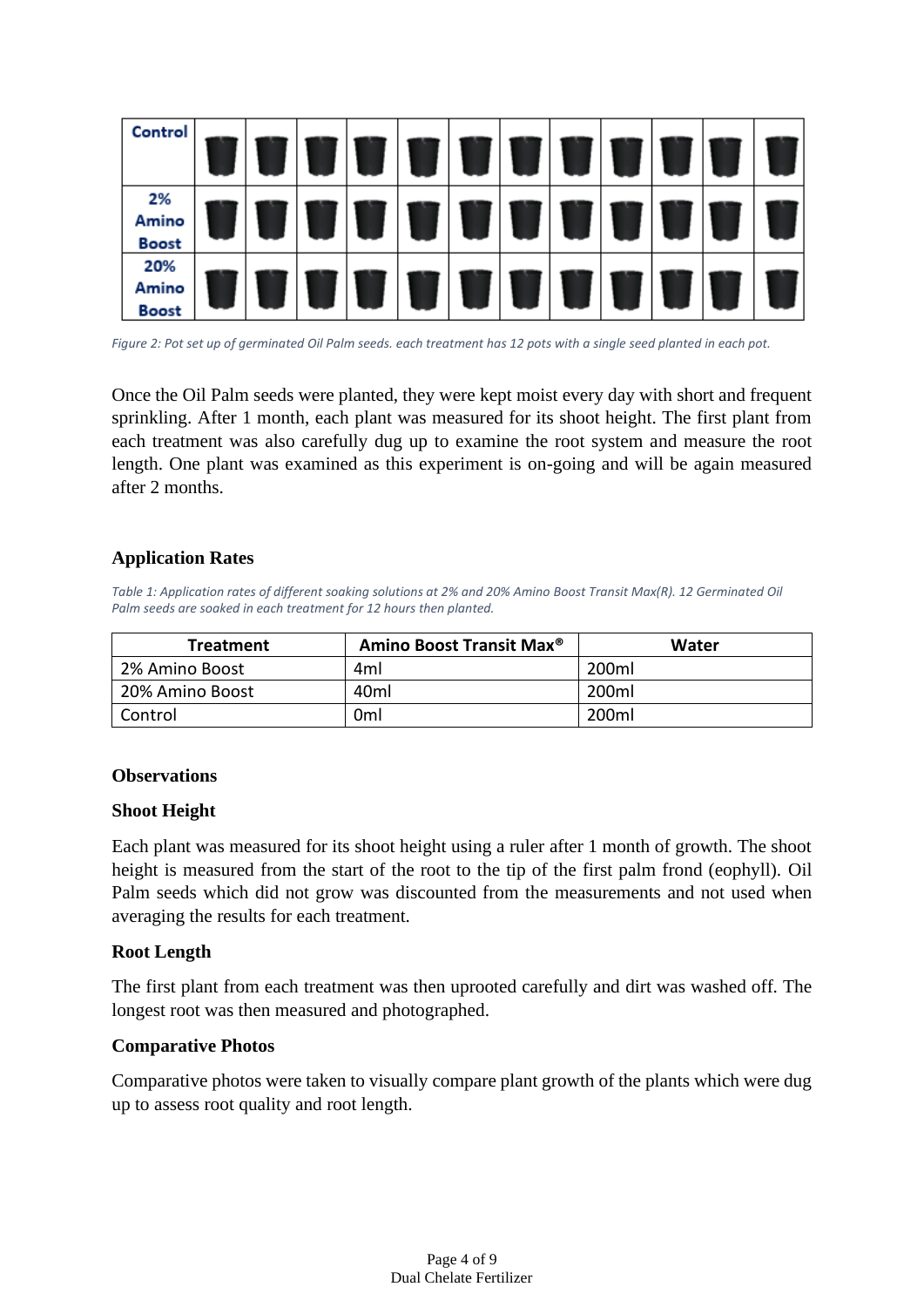## **Results**



*Figure 3: Average plant height of germinated Oil Palm seeds soaked in Amino Boost 2% and Amino Boost 20% solution. Plant height was taken 1 month after planting.*

*Table 2: Root length of Oil Palm seedlings (cm)*

| <b>Treatment</b>                         | Root Length of 1 Plant (cm) |
|------------------------------------------|-----------------------------|
| Control                                  | 8.1 cm                      |
| Amino Boost Transit Max <sup>®</sup> 2%  | 8.9 cm                      |
| Amino Boost Transit Max <sup>®</sup> 20% | $10.1 \text{ cm}$           |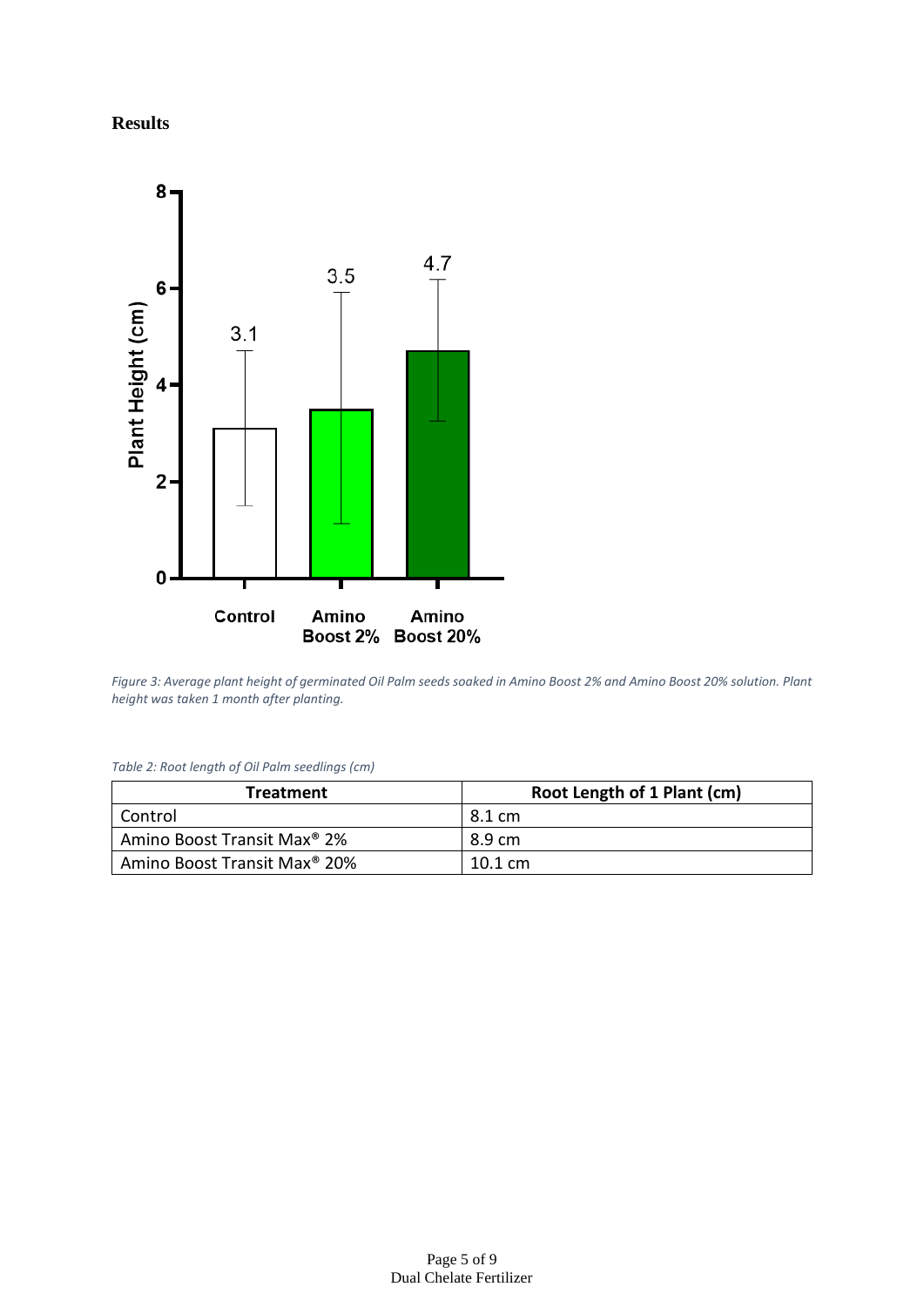

*Figure 4: Image taken of germinated Oil Palm seedling soaked in a 2% Amino Boost Transit Max® solution before planting for 12 hours compared to a control seedling. Photo taken one month after planting.*



*Figure 5: Image taken of germinated Oil Palm seedling soaked in a 20% Amino Boost Transit Max® solution before planting for 12 hours compared to a control seeding. Photo taken one month after planting.*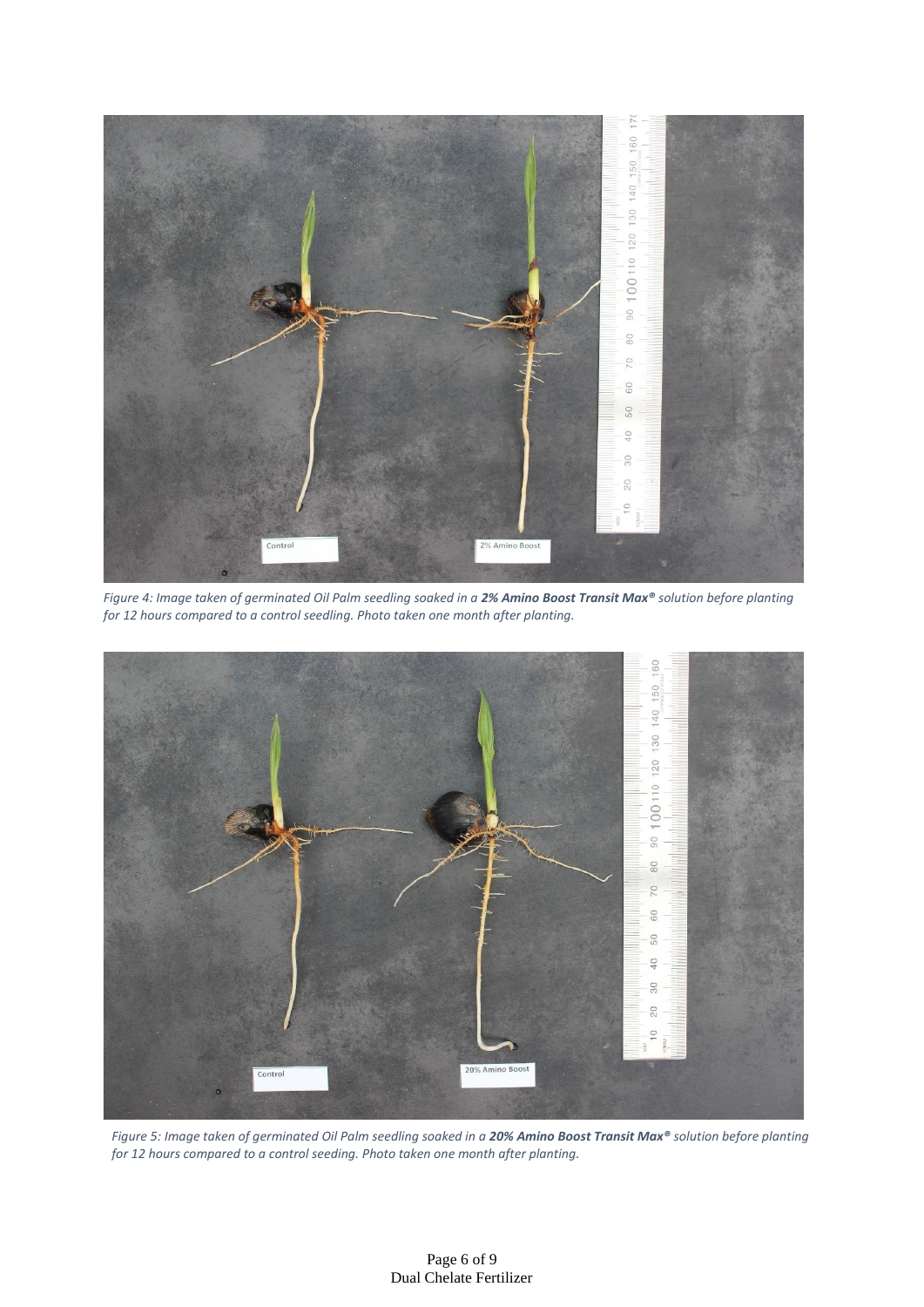# **Discussion**

When looking at figure 3, it can be seen that both the 2% and 20% Amino Boost Transit Max® treated Oil Palm seeds had taller shoots compared to the control. Although there was not much of a difference between the control and the 2% solution, there was a large increase in shoot height from 3.5cm to 4.7cm tall between the 2% and 20% solution. This is a percentage increase of 34%. Although there is no statistical significance between the control and the Amino Boost Transit Max® treated Oil Palm seedling heights, there is still a noticeable difference.

Amino Boost Transit Max® contains 10% organically derived amino acids made from 16 different types of amino acids, 6% Kelp, 4% Fulvic acid, 1.5% Biologically Active Organic Molecules (BAOM) and 1.4% amino acid derived nitrogen. When soaking the germinated Oil Palm seeds for 12 hours in the 2% and 20% Amino Boost solution these beneficial molecules and elements are able to be absorbed. Absorption is also enhanced due to the Biologically Activate Organic Molecules which facilities in the movement via organic chelation of nutrients and molecules into cell which are then used in a number of different processes in the plant which can assist with the development of new growth. For example, Auxin is a growth promoting hormones which is produced in plants which orchestrates cell division, elongation and differentiation, apical dominance and also stimulates stem tropisms (Carey and Krogan, 2017). Auxin is made using amino acids such as tryptophan. Tryptophan is an amino acid which can be synthesized by the use of Amino Boost Transit Max®, therefore the Oil Palm seeds are able to convert this into Auxin which explains the increase in plant shoot height. Another benefit of providing amino acids is that the plants don't need to expel energy to make them and instead use energy reserves on more important aspects of plant growth.

Amino Boost Transit Max® also contains cytokinin based Kelp which is very beneficial in the early growth of plants as it contains a number of key elements such as Potassium and also high in alginic acid (Ali, Ramsubhag and Jayaraman, 2021). Since the kelp is already naturally high in Cytokinin (another key plant growth hormone), it is absorbed in the soaking process and subsequently used to promote cell division and also promotes apical dominance (Feng, Shi, Yang and Zuo, 2017). These benefits directly relate to plant height increases seen in figure 3.

Table 2 shows the root length of Oil Palm seeds soaked in Amino Boost Transit Max® compared to the control. It can be seen that there is a similar trend seen in the plant height results where there is not much of a difference seen between the control and 2% solution, however there is a large difference seen in the 20% solution. When looking at figure 5, it can actually be seen that the 20% treated Oil Palm seed root actually reaches the bottom of the pot and grows sideways. In previous research, it has shown that Amino Boost Transit Max® significantly increases the number of root hairs, lateral growth of roots and increases the endodermis diameter of the roots in establishing crops. This is because of the cytokinin based kelp has a direct effect on root apical dominance. This increase in apical dominance drives the main root deeper into the ground producing a longer root which is seen in both 2% solution and 20% solution.

Figure 4 and 5 show images of 2% and 20% Amino Boost treated seedlings compared to a control seedling respectively. These images show the increased shoot growth and also longer root development in the Amino Boost Transit Max® treated Oil Palm seeds. Additionally, there is more lateral root development in both concentrations seen on the main stem. These lateral roots increase the plants root system and increase the surface area for more nutrient and water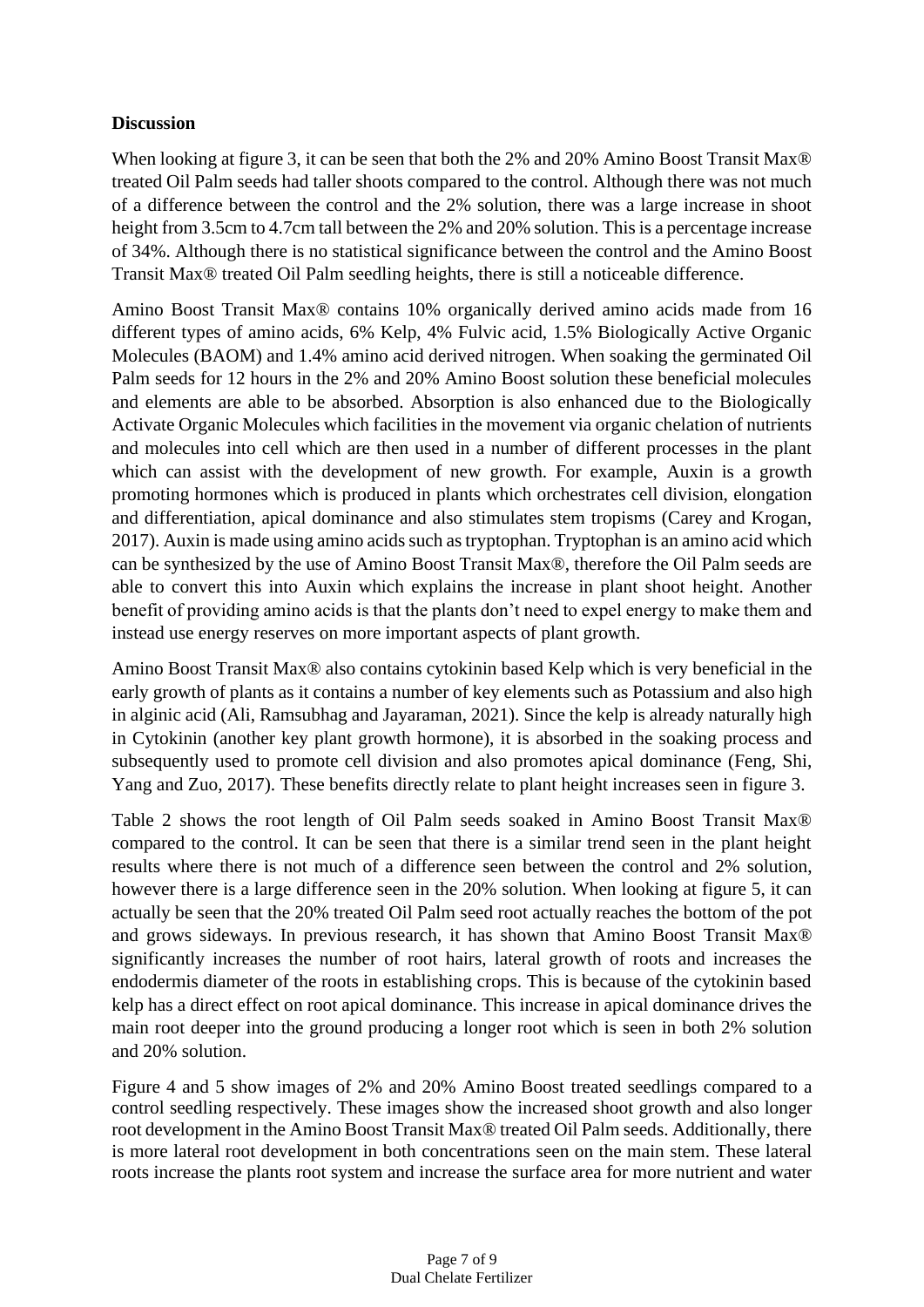uptake. This is most likely a response from the Cytokinin in the Amino Boost Transit Max®. Also, by supplying the Oil Palm seeds with available amino acids, more energy was spent on cell elongation and division instead of using energy to synthesis large amino acid molecules.

# **Conclusion**

In conclusion, this trial was conducted to assess the shoot and root response to soaking pregerminated Oil Palm seeds in 2% and 20% solutions of Amino Boost Transit Max® for 12 hours. Both treatments showed that there was a positive response to the soaking of the seeds 1 month later by increasing plant heigh and also increasing root length whilst also improving lateral root production from the primary root.

When studying the figures and tables presented above, it can be found that Oil Palm seeds soaked in 2% and 20% Amino Boost Transit Max® solution for 12 hours had the following improvements compared to Oil Palm seeds soaked in water:

- Increased the plant height from 3.1cm (control) to 3.5cm (2% solution) and 4.7cm (20% solution)
- Increased root length from 8.1cm (control) to 8.9cm (2% solution) and 10.1cm (20% solution)
- Improved the root length and promoted the formation of lateral root development on seeds soaked in Amino Boost Transit Max® compared to the control.

This trial is still under observation with a second application of 2% and 20% Amino Boost Transit Max® solution being applied to the Oil Palm seedlings after 1 month of growth. After 2 months, shoot height and another analyses of root growth will be done to assess the further benefits of using Amino Boost Transit Max® to help increase establishment of Oil Palm seeds.

## **References**

Aba, Simon & Baiyeri, Paul. (2012). The oil palm.

Ali, O., Ramsubhag, A. and Jayaraman, J., 2021. Biostimulant Properties of Seaweed Extracts in Plants: Implications towards Sustainable Crop Production. *Plants*, 10(3), p.531.

Carey, N. and Krogan, N., 2017. The role of AUXIN RESPONSE FACTORs in the development and differential growth of inflorescence stems. Plant Signaling & Behavior, 12(4), p.e1307492.

Chin, S., 2019. *Palm oil vs palm kernel oil: What's the difference?.* [online] Malaysiakini. Available at: <https://www.malaysiakini.com/knowmypalmoil/480694>

Feng, J., Shi, Y., Yang, S. and Zuo, J., 2017. Cytokinins. *Hormone Metabolism and Signaling in Plants*, pp.77-106.

Gesteiro, E., Guijarro, L., Sánchez-Muniz, F., Vidal-Carou, M., Troncoso, A., Venanci, L., Jimeno, V., Quilez, J., Anadón, A. and González-Gross, M., 2019. Palm Oil on the Edge. *Nutrients*, 11(9), p.2008.

Green Palm. 2015. *Which countries grow and produce palm oil?.* [online] Available at: <https://greenpalm.org/about-palm-oil/where-is-palm-oil-grown-2>